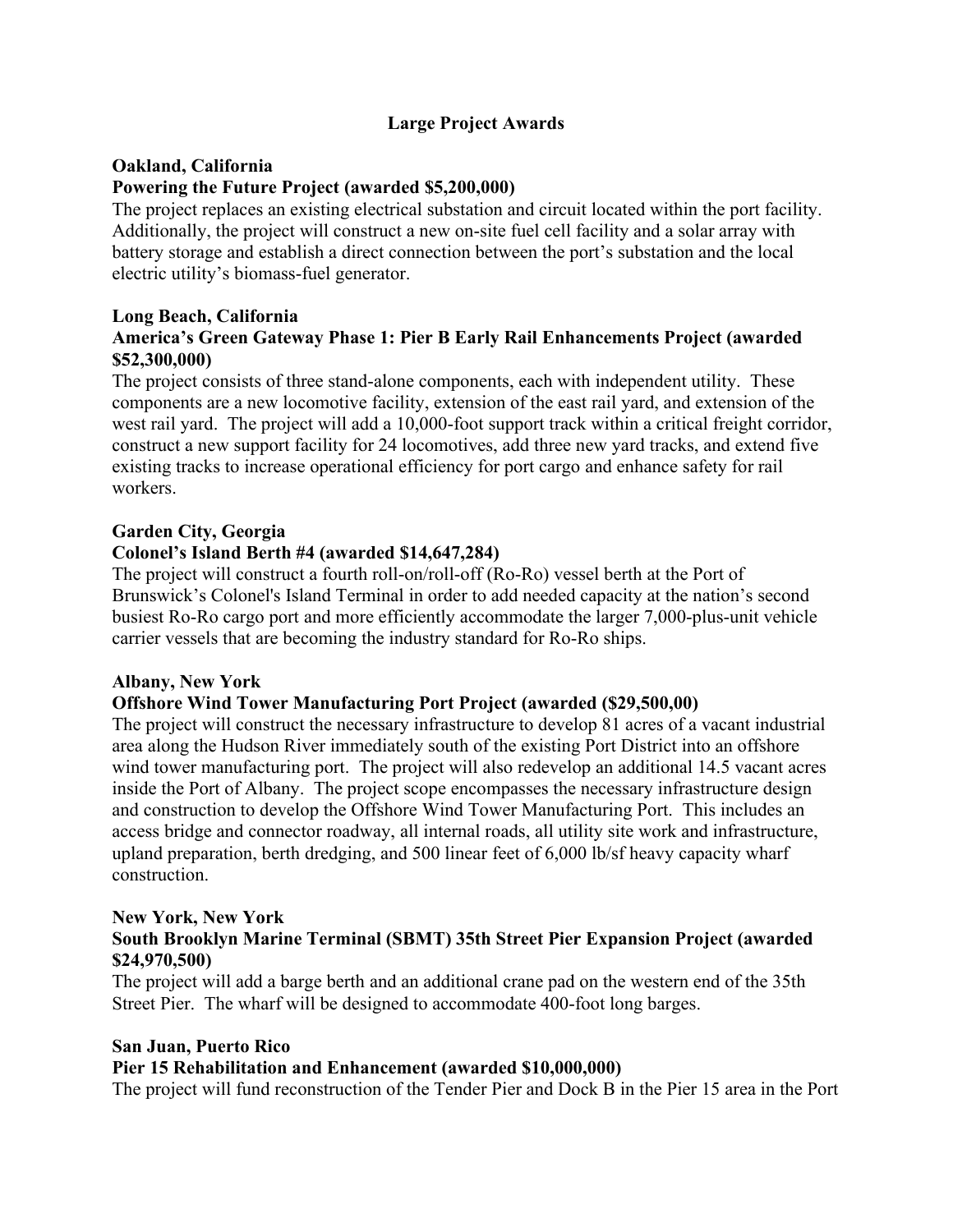of San Juan. It will also fund design and construction of an Outfitting Pier to enhance Ro-Ro operations at Pier 15. The reconstruction activity addresses infrastructure damage caused by Hurricanes Irma and Maria. The Pier 15 area supports vessels that transport cargo between Puerto Rico and the Dominican Republic, islands in the Lesser Antilles, and ports along the east coast of the United States.

#### **Houston, Texas**

#### **Bayport Container Terminal Expansion (awarded \$18,267,600)**

The project will fund development of Container Yard 1 South, a 39-acre greenspace at the port's Bayport Container Terminal. Work funded consists of site preparation, grading, drainage, utilities, concrete surfaces suitable for the storage of containers, signage, electrical, lighting, and communications. Completion of this project will complement other port-funded improvements at the terminal.

#### **Portsmouth, Virginia**

### **Portsmouth Marine Terminal Offshore Wind Development (awarded \$20,000,000)**

The project will fund improvements to the Portsmouth Marine Terminal to enable it to serve as a staging area in support of offshore wind projects. The grant will fund creation of a wind turbine generator staging area in the uplands adjacent to one of the wharves and a second storage area where monopiles and other project components will be stored. The staging and storage areas require installation of piles to increase the load-bearing capacity of the site, new pavement to support the heavy components that will be imported thru the facility, stormwater and drainage infrastructure improvements, and site utility work.

#### **Tacoma, Washington**

#### **Off-Dock Container Support Facility (awarded \$15,730,000)**

The project will fund construction of an Off-Dock Container Support Facility. The project is part of the port's capital improvement program to modernize and optimize the use of its container terminals and support facilities. The project improves 24.5 acres of land adjacent to the Husky, West Sitcum, and Washington United terminals. The site will provide space to store empty containers and chassis, freeing up dock-side space at the terminals for cargo operations. Work includes new gates, a guard shelter, perimeter security fencing, energy-efficient lighting fixtures, stormwater system improvements, and refurbishment of a railroad crossing adjacent to the site.

#### **Superior, Wisconsin**

#### **Infrastructure Improvements Project (awarded \$8,368,000)**

The project will fund repairs to an unutilized facility in the Port of Superior. The project will fund construction of a new sheet pile retaining wall, placement of tremie concrete behind the new wall to create a load-bearing surface, and installation of a concrete cap atop the new wall. Improvements also include rail and road work, a stormwater management system, utilities, a shop and office building, and dredging.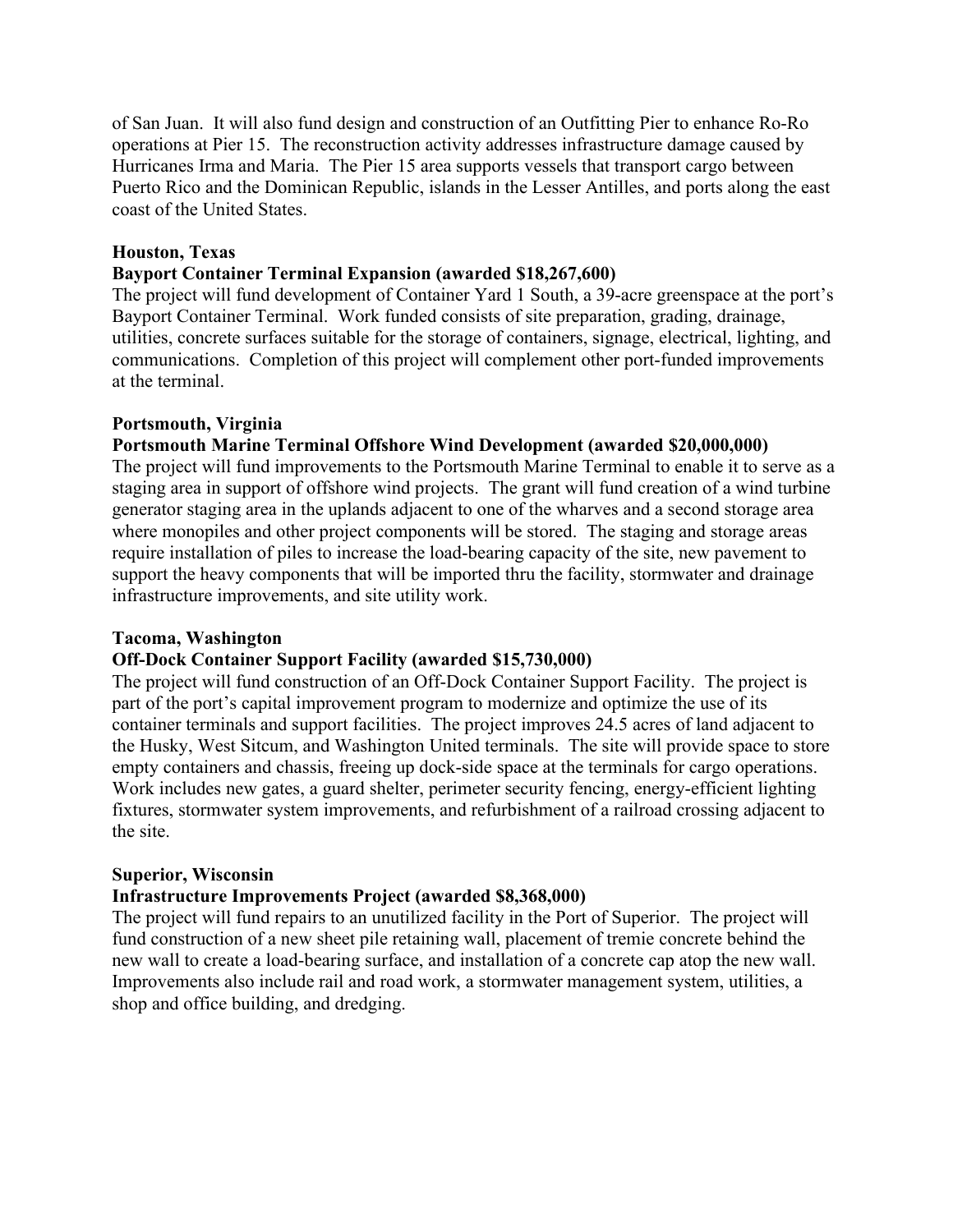### **Small Projects at Small Port Awards**

### **Whittier, Alaska**

### **Whittier Terminal Master Plan (awarded \$1,173,600)**

This project is for the development of a comprehensive master plan that evaluates the condition, performance, safety, efficiency, state of good repair, reliability, resiliency, and sustainability of the Whittier Terminal. The plan will identify areas for rehabilitation of marine, terminal, and upland infrastructure, as well as operations that support the terminal.

### **Little Rock, Arkansas**

### **Port of Little Rock Mooring Upgrade Project (awarded \$3,079,845)**

The project will restore and expand the port's current barge fleeting capacity on the Arkansas River, which is part of the McClellan-Kerr Arkansas River Navigational System (MKARNS). The project will replace fifteen unsafe deadman ground anchors that are near the end of their useful lives with steel monopile dolphins. It will install an additional thirty-two dolphins in other locations.

### **Granite City, Illinois**

### **Granite City Harbor Extension Project (awarded \$4,140,000)**

The project will fund improvements to a berth and cargo transfer location at the port's Granite City Harbor facility. It extends the length of the harbor's wharf by nearly 30% and creates a half-acre of additional working space to support cargo dock operations. The wharf extension will create a contiguous 1,200-foot-long wharf capable of handling six barges at once. Removable safety rails will be installed adjacent to the wharf. Construction includes the installation of a sheet pile wall with drainage improvements and addition of gravel-topped backfill for a new, permeable work surface. The project is the first phase of the port's Wharf Improvement Plan.

### **Tell City, Indiana**

# **Ohio River Pier Project (awarded \$1,600,000)**

The project will fund construction of a 40-foot diameter pier for a crane that will be used for direct barge-to-truck unloading of cargo. The pier design will allow the crane to operate regardless of water levels. Once the new pier is complete and operational, grant funds will be used to demolish the existing pier because it is structurally unsound. The project complements other capital development projects at the port, including a road project that will provide trucks carrying cargo from the port direct access to a nearby state highway.

### **Paducah, Kentucky**

### **Bulk Yard Infrastructure Revitalization and Expansion Project (awarded \$3,320,000)**

The project funds several related infrastructure improvements at the port. The improvements modernize the port's material handling equipment, repair damaged facilities, and upgrade site conditions in the port's Bulk Yard. Specific work includes: adding a concrete surface to the existing laydown area to create a 30,000-square-foot pad; replacing three cable mast radial stackers; replacing a 90-foot conveyor and reclaim hopper; utility work associated with equipment installations; rebuilding the roofs on two storage domes; replacing a truck scale;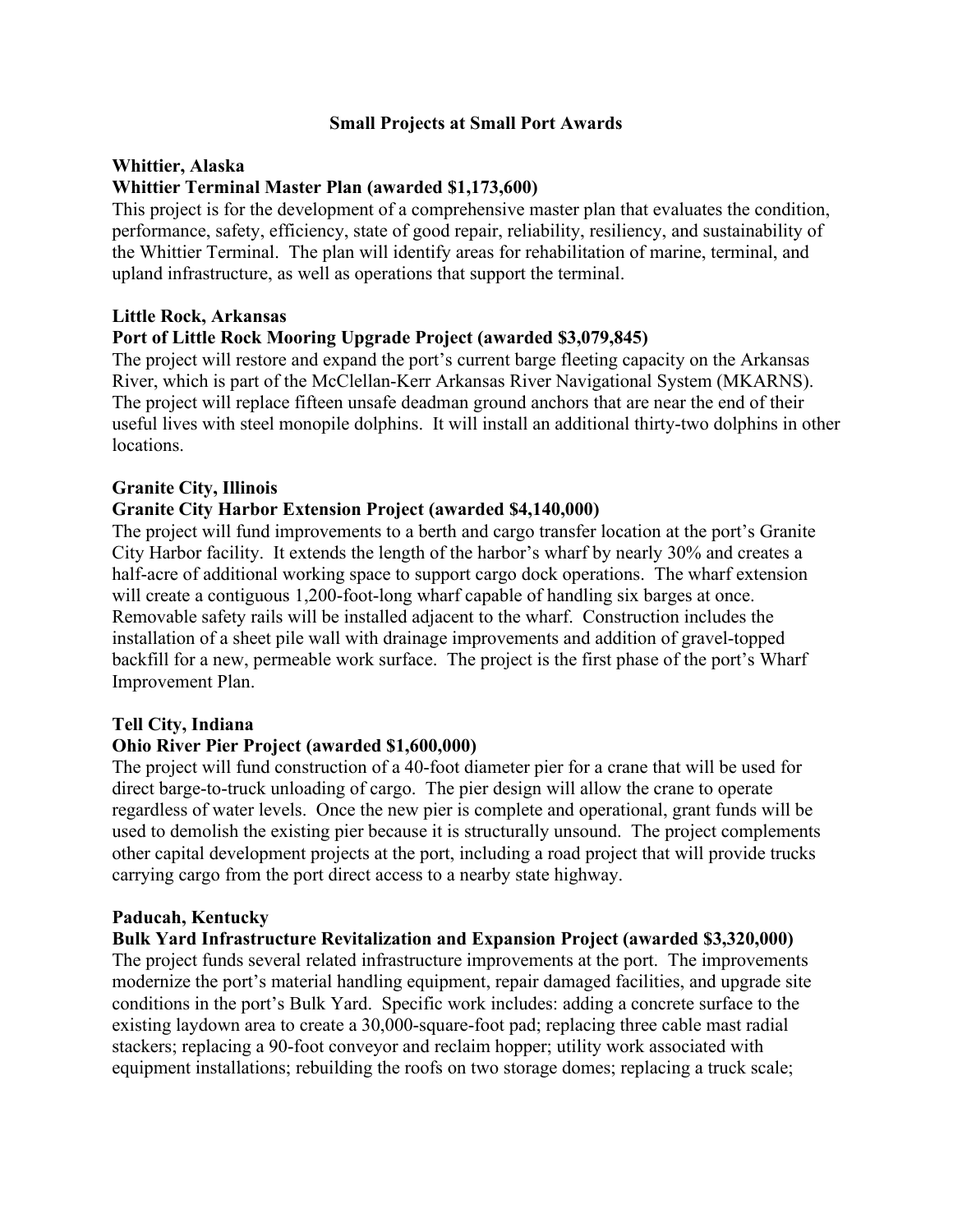procuring three ground conveyors; purchasing four generators; and, purchasing and installing a canopy that will enable the port to handle weather-sensitive cargoes.

### **Delcambre, Louisiana**

### **Port Resiliency Improvements (awarded \$2,000,000)**

This project includes a dock restoration project and investments required to establish an industrial fabrication facility at the port. Project components include dock refurbishment, debris removal, port slip improvements, and the construction of several new small buildings.

### **Salem, Massachusetts**

### **Salem Port Infrastructure Improvements (awarded \$2,403,000)**

This project includes improvements and enhancements to the Deep-Water Berth at the Port of Salem. Specific components include the construction of two mooring devices, a new catwalk, and improvements to the passenger access pathway, including revetment repair, utility upgrades, and pavement improvements.

### **Alpena, Michigan**

### **Improving Vessel Access for Sustained Viability (awarded \$3,751,623)**

The City of Alpena is partnering with Lafarge Alpena to upgrade and modernize Lafarge Alpena's port and landside shipping facilities to meet the increasing demand for the plant's construction products. Project improvements include berth dredging to increase the water depths within the port basin to satisfy larger vessels, stone dock demolition to increase the overall area for vessels to access the site, new mooring dolphins, the addition of a roof for a storage building, demolition of a storage building, and maritime security upgrades.

### **Marquette, Michigan**

### **Protecting Critical Infrastructure and Improving Efficiency (awarded \$1,617,750)**

The project will improve critical port infrastructure, dredge encroaching sediment to protect port infrastructure, and deposit dredge materials on shore to enhance coastal restoration and protect road infrastructure at the Port of Marquette.

### **Saint Paul, Minnesota**

### **Barge Terminal 2 Dock Wall Rehabilitation (awarded \$4,140,000)**

The project funds replacement of the dock wall at the port's Barge Terminal 2 (BT2). The dock wall at BT2 is 1,316 feet long and was originally constructed in 1964. Engineers hired by the port have completed several inspections of the dock wall and documented numerous structural deficiencies, including perforations in the existing steel sheet pile wall, a failing tie-back system, and sinkholes behind the dock wall. The project will install a new steel sheet pile wall directly in front of the existing dock wall and a new tie-back system. Improvements will also include filling the voids created by the holes in the existing wall.

### **Aberdeen, Mississippi**

# **Aberdeen Port Rail Spur Connector (awarded \$4,000,000)**

The project funds construction of 12,200 linear feet of new rail spur in Aberdeen, Mississippi. The proposed spur would provide direct access between the port along the Tennessee-Tombigbee